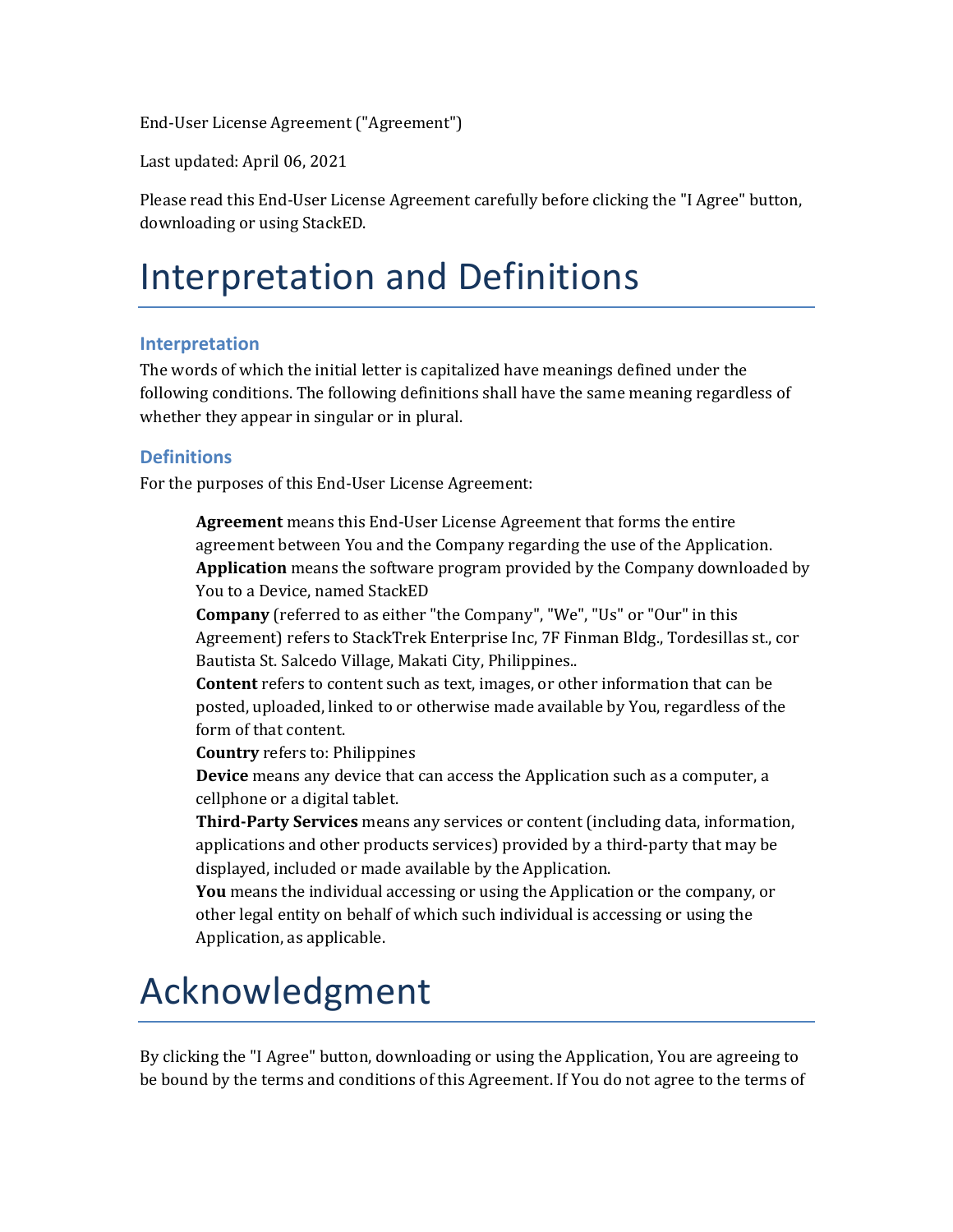this Agreement, do not click on the "I Agree" button, do not download or do not use the Application.

This Agreement is a legal document between You and the Company and it governs your use of the Application made available to You by the Company.

The Application is licensed, not sold, to You by the Company for use strictly in accordance with the terms of this Agreement.

### License

#### **Scope of License**

The Company grants You a revocable, non-exclusive, non-transferable, limited license to download, install and use the Application strictly in accordance with the terms of this Agreement.

The license that is granted to You by the Company is solely for your personal, noncommercial purposes strictly in accordance with the terms of this Agreement.

### Content

#### **Content Restrictions**

The Company is not responsible for the entries, information or content of the Application's users. You expressly understand and agree that You are solely responsible for the Content and for all activity that occurs under your account, whether done so by You or any third person using your account.

You may not transmit any Content that is unlawful, offensive, upsetting, intended to disgust, threatening, libelous, defamatory, obscene or otherwise objectionable. Examples of such objectionable Content include, but are not limited to, the following:

- Unlawful or promoting unlawful activity.
- Defamatory, discriminatory, or mean-spirited content, including references or commentary about religion, race, sexual orientation, gender, national/ethnic origin, or other targeted groups.
- Spam, machine or or randomly – generated, constituting unauthorized or unsolicited advertising, chain letters, any other form of unauthorized solicitation, or any form of lottery or gambling.
- Containing or installing any viruses, worms, malware, trojan horses, or other content that is designed or intended to disrupt, damage, or limit the functioning of any software, hardware or telecommunications equipment or to damage or obtain unauthorized access to any data or other information of a third person.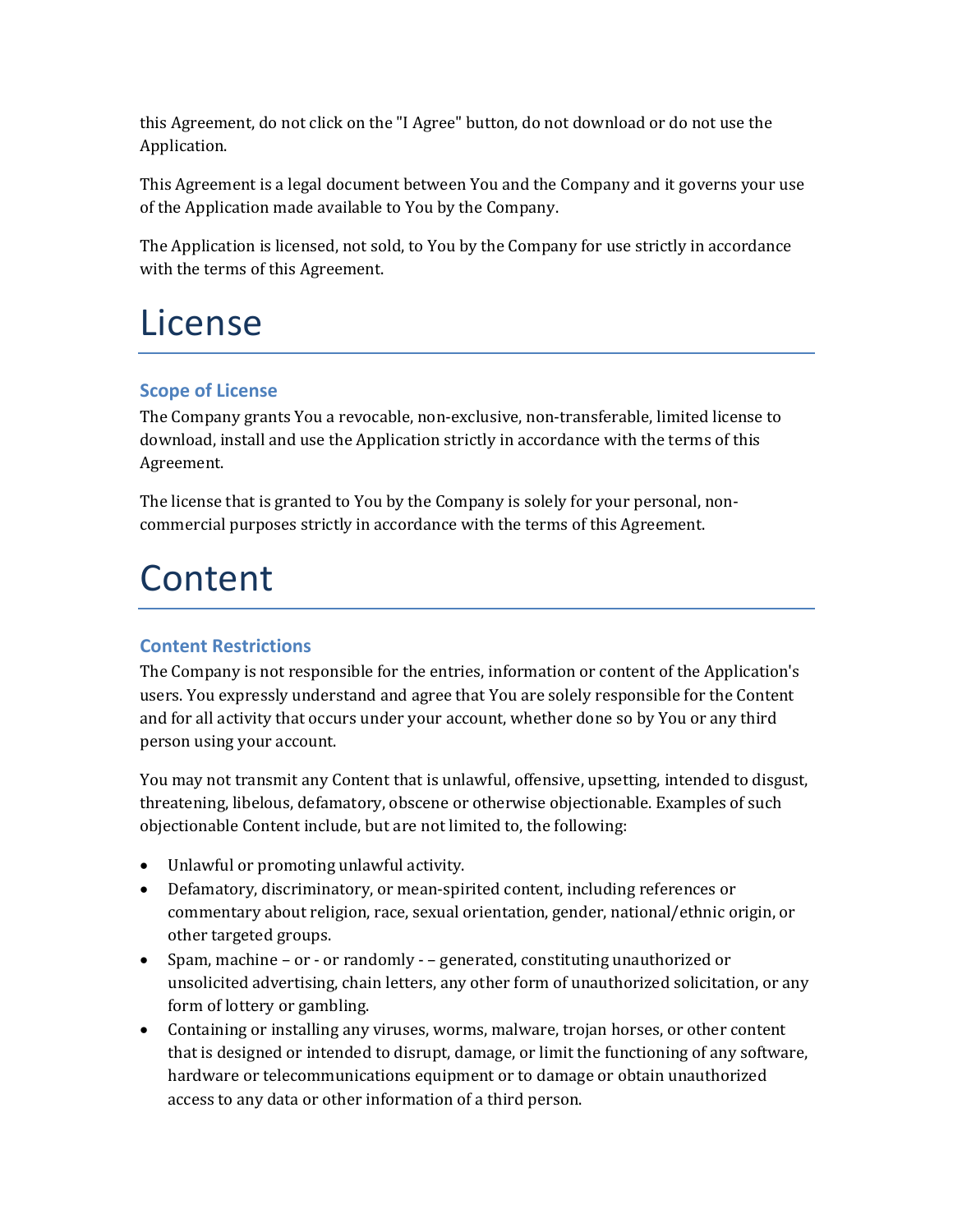- Infringing on any proprietary rights of any party, including patent, trademark, trade secret, copyright, right of publicity or other rights.
- Impersonating any person or entity including the Company and its employees or representatives.
- Violating the privacy of any third person.
- False information and features.

The Company reserves the right, but not the obligation, to, in its sole discretion, determine whether or not any Content is appropriate and complies with this Agreement, refuse or remove any Content. The Company further reserves the right to make formatting and edits and change the manner any Content. The Company can also limit or revoke the use of the Application if You post such objectionable Content.

As the Company cannot control all content posted by users and/or third parties on the Application, you agree to use the Application at your own risk. You understand that by using the Application You may be exposed to content that You may find offensive, indecent, incorrect or objectionable, and You agree that under no circumstances will the Company be liable in any way for any content, including any errors or omissions in any content, or any loss or damage of any kind incurred as a result of your use of any content.

# Your Suggestions

Any feedback, comments, ideas, improvements or suggestions provided by You to the Company with respect to the Application shall remain the sole and exclusive property of the Company.

The Company shall be free to use, copy, modify, publish, or redistribute the Suggestions for any purpose and in any way without any credit or any compensation to You.

# Modifications to the Application

The Company reserves the right to modify, suspend or discontinue, temporarily or permanently, the Application or any service to which it connects, with or without notice and without liability to You.

#### **Updates to the Application**

The Company may from time to time provide enhancements or improvements to the features/functionality of the Application, which may include patches, bug fixes, updates, upgrades and other modifications.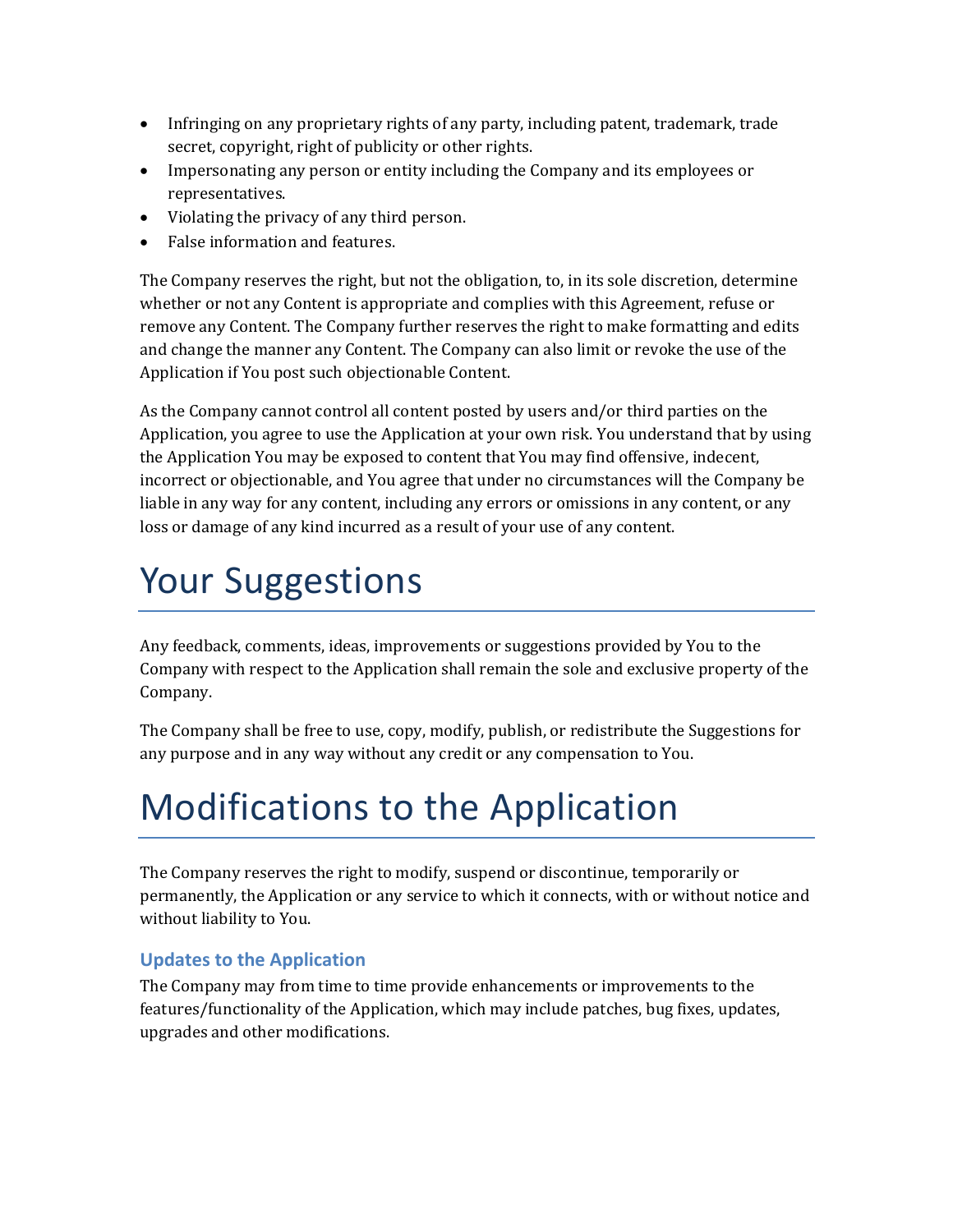Updates may modify or delete certain features and/or functionalities of the Application. You agree that the Company has no obligation to (i) provide any Updates, or (ii) continue to provide or enable any particular features and/or functionalities of the Application to You.

You further agree that all updates or any other modifications will be (i) deemed to constitute an integral part of the Application, and (ii) subject to the terms and conditions of this Agreement.

#### **Maintenance and Support**

The Company does not provide any maintenance or support for the download and use of the Application. To the extent that any maintenance or support is required by applicable law, the Company shall be obligated to furnish any such maintenance or support.

## Third-Party Services

The Application may display, include or make available third-party content (including data, information, applications and other products services) or provide links to third-party websites or services.

You acknowledge and agree that the Company shall not be responsible for any Third-party Services, including their accuracy, completeness, timeliness, validity, copyright compliance, legality, decency, quality or any other aspect thereof. The Company does not assume and shall not have any liability or responsibility to You or any other person or entity for any Third-party Services.

You must comply with applicable Third parties' Terms of agreement when using the Application. Third-party Services and links thereto are provided solely as a convenience to You and You access and use them entirely at your own risk and subject to such third parties' Terms and conditions.

# Privacy Policy

The Company collects, stores, maintains, and shares information about You in accordance with Our Privacy Policy:<https://stacktrek.com/privacy-policy/>

By accepting this Agreement, You acknowledge that You hereby agree and consent to the terms and conditions of Our Privacy Policy.

# Term and Termination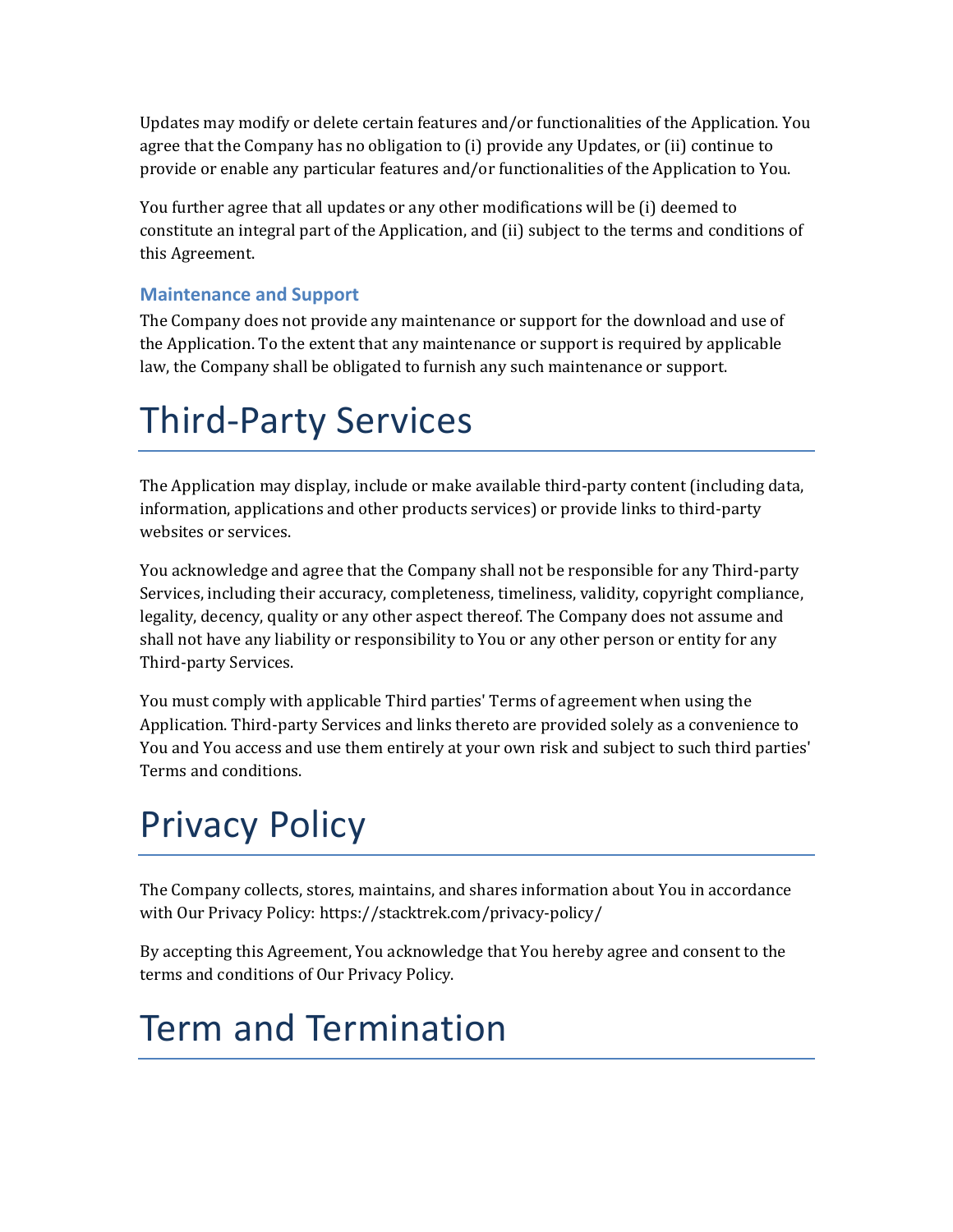This Agreement shall remain in effect until terminated by You or the Company. The Company may, in its sole discretion, at any time and for any or no reason, suspend or terminate this Agreement with or without prior notice.

This Agreement will terminate immediately, without prior notice from the Company, in the event that you fail to comply with any provision of this Agreement. You may also terminate this Agreement by deleting the Application and all copies thereof from your Device or from your computer.

Upon termination of this Agreement, You shall cease all use of the Application and delete all copies of the Application from your Device.

Termination of this Agreement will not limit any of the Company's rights or remedies at law or in equity in case of breach by You (during the term of this Agreement) of any of your obligations under the present Agreement.

# Indemnification

You agree to indemnify and hold the Company and its parents, subsidiaries, affiliates, officers, employees, agents, partners and licensors (if any) harmless from any claim or demand, including reasonable attorneys' fees, due to or arising out of your: (a) use of the Application; (b) violation of this Agreement or any law or regulation; or (c) violation of any right of a third party.

### No Warranties

The Application is provided to You "AS IS" and "AS AVAILABLE" and with all faults and defects without warranty of any kind. To the maximum extent permitted under applicable law, the Company, on its own behalf and on behalf of its affiliates and its and their respective licensors and service providers, expressly disclaims all warranties, whether express, implied, statutory or otherwise, with respect to the Application, including all implied warranties of merchantability, fitness for a particular purpose, title and noninfringement, and warranties that may arise out of course of dealing, course of performance, usage or trade practice. Without limitation to the foregoing, the Company provides no warranty or undertaking, and makes no representation of any kind that the Application will meet your requirements, achieve any intended results, be compatible or work with any other software, applications, systems or services, operate without interruption, meet any performance or reliability standards or be error free or that any errors or defects can or will be corrected.

Without limiting the foregoing, neither the Company nor any of the company's provider makes any representation or warranty of any kind, express or implied: (i) as to the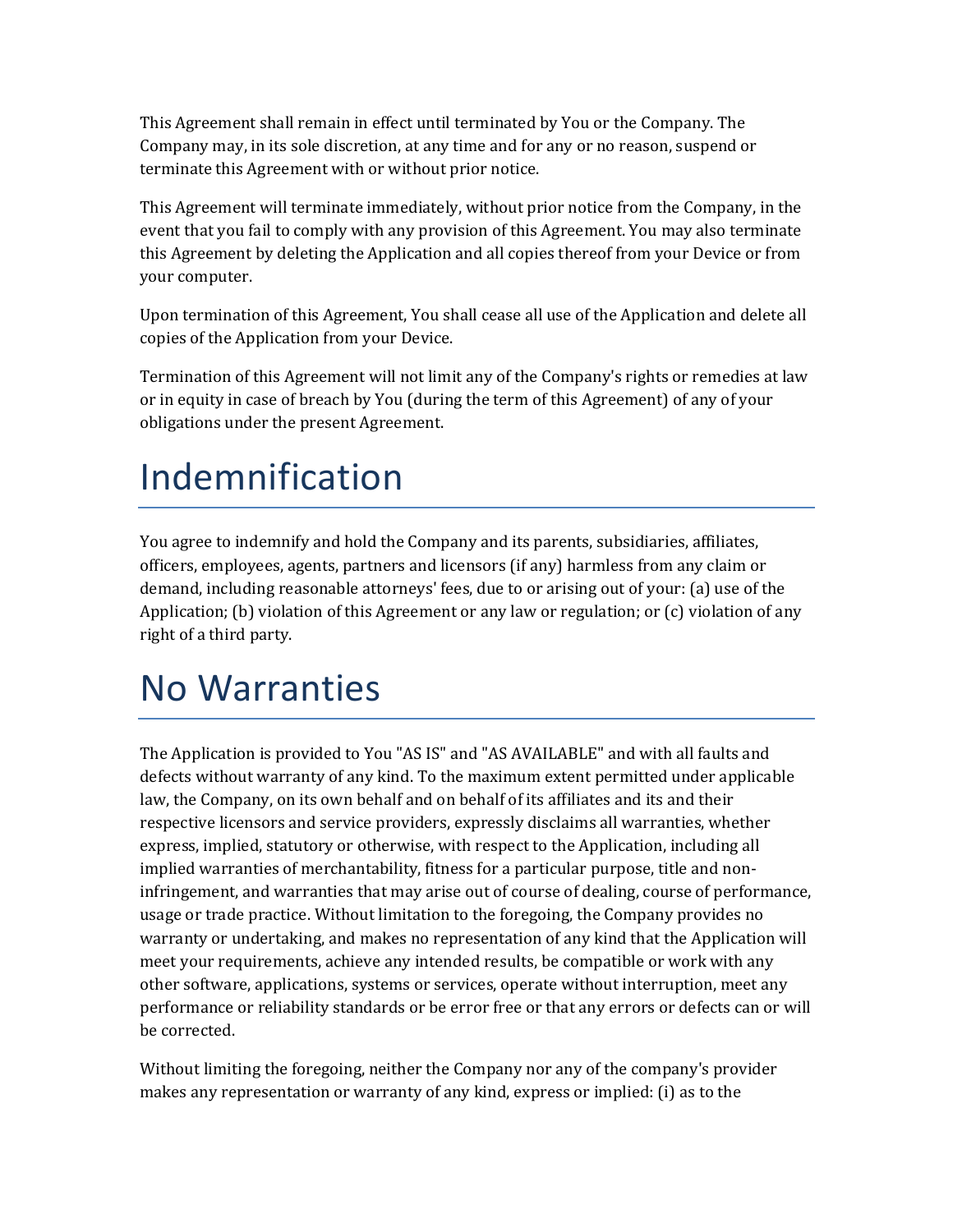operation or availability of the Application, or the information, content, and materials or products included thereon; (ii) that the Application will be uninterrupted or error-free; (iii) as to the accuracy, reliability, or currency of any information or content provided through the Application; or (iv) that the Application, its servers, the content, or e-mails sent from or on behalf of the Company are free of viruses, scripts, trojan horses, worms, malware, timebombs or other harmful components.

Some jurisdictions do not allow the exclusion of certain types of warranties or limitations on applicable statutory rights of a consumer, so some or all of the above exclusions and limitations may not apply to You. But in such a case the exclusions and limitations set forth in this section 11 shall be applied to the greatest extent enforceable under applicable law. To the extent any warranty exists under law that cannot be disclaimed, the Company shall be solely responsible for such warranty.

## Limitation of Liability

Notwithstanding any damages that You might incur, the entire liability of the Company and any of its suppliers under any provision of this Agreement and your exclusive remedy for all of the foregoing shall be limited to the amount actually paid by You for the Application or through the Application.

To the maximum extent permitted by applicable law, in no event shall the Company or its suppliers be liable for any special, incidental, indirect, or consequential damages whatsoever (including, but not limited to, damages for loss of profits, loss of data or other information, for business interruption, for personal injury, loss of privacy arising out of or in any way related to the use of or inability to use the Application, third-party software and/or third-party hardware used with the Application, or otherwise in connection with any provision of this Agreement), even if the Company or any supplier has been advised of the possibility of such damages and even if the remedy fails of its essential purpose.

Some states/jurisdictions do not allow the exclusion or limitation of incidental or consequential damages, so the above limitation or exclusion may not apply to You.

# Severability and Waiver

#### **Severability**

If any provision of this Agreement is held to be unenforceable or invalid, such provision will be changed and interpreted to accomplish the objectives of such provision to the greatest extent possible under applicable law and the remaining provisions will continue in full force and effect.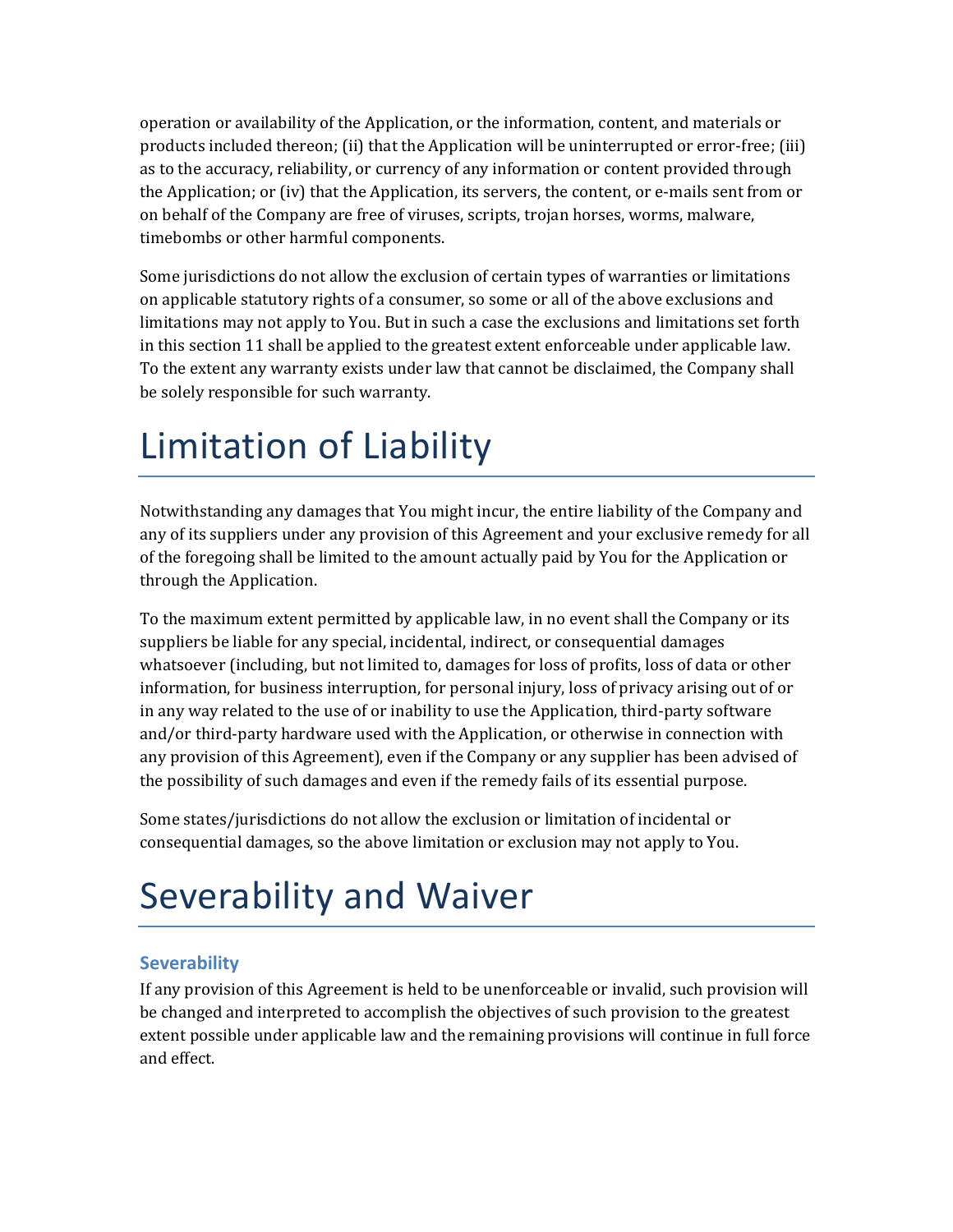#### **Waiver**

Except as provided herein, the failure to exercise a right or to require performance of an obligation under this Agreement shall not effect a party's ability to exercise such right or require such performance at any time thereafter nor shall be the waiver of a breach constitute a waiver of any subsequent breach.

## Product Claims

The Company does not make any warranties concerning the Application.

## United States Legal Compliance

You represent and warrant that (i) You are not located in a country that is subject to the United States government embargo, or that has been designated by the United States government as a "terrorist supporting" country, and (ii) You are not listed on any United States government list of prohibited or restricted parties.

## Changes to this Agreement

The Company reserves the right, at its sole discretion, to modify or replace this Agreement at any time. If a revision is material we will provide at least 30 days' notice prior to any new terms taking effect. What constitutes a material change will be determined at the sole discretion of the Company.

By continuing to access or use the Application after any revisions become effective, You agree to be bound by the revised terms. If You do not agree to the new terms, You are no longer authorized to use the Application.

# Governing Law

The laws of the Country, excluding its conflicts of law rules, shall govern this Agreement and your use of the Application. Your use of the Application may also be subject to other local, state, national, or international laws.

### Entire Agreement